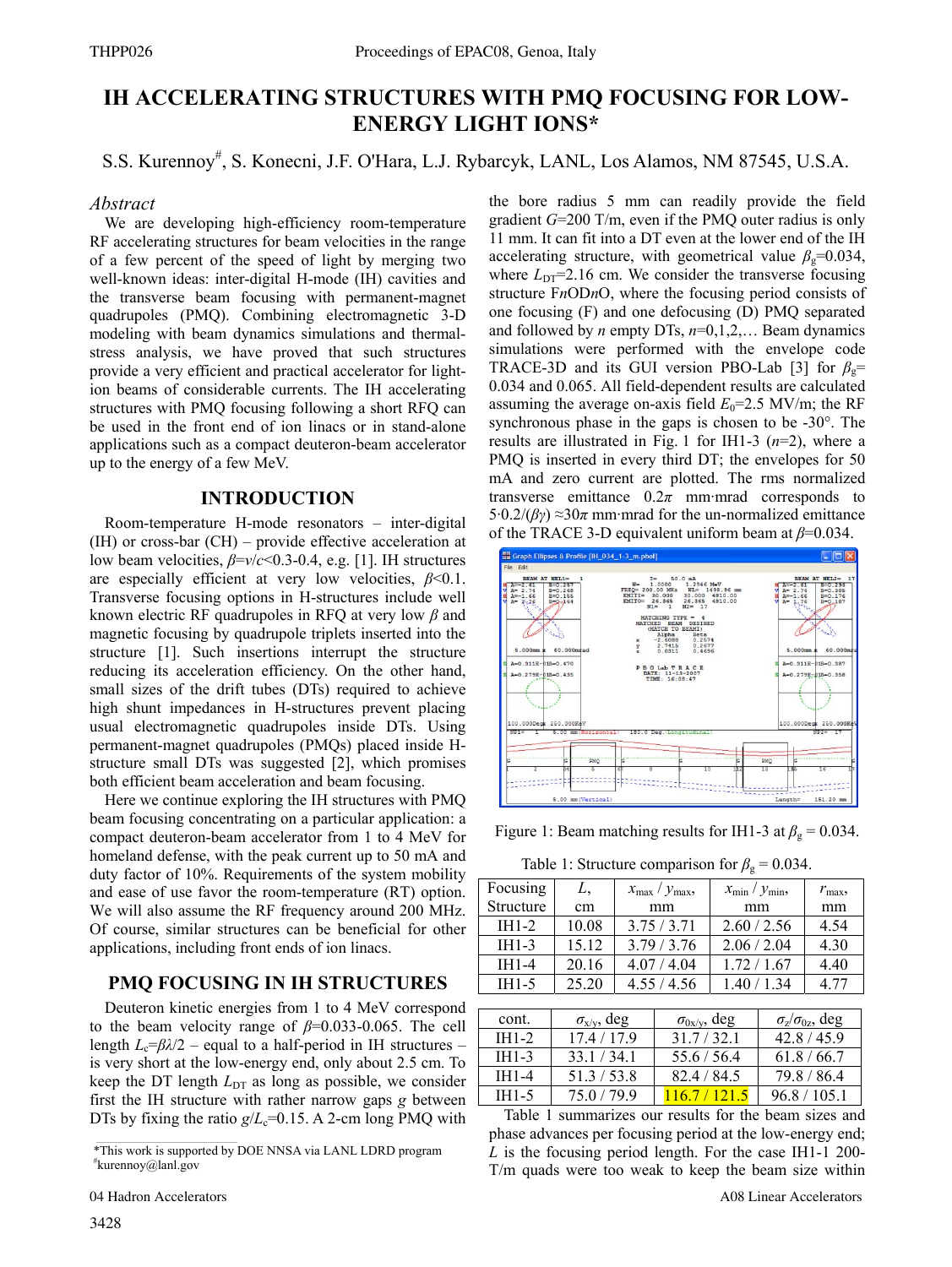the chosen aperture of radius 5 mm. The case IH1-5 should be excluded since its zero-current phase advances  $\sigma_{0x/v}$  are above 90°, while the full current advances are below 90°; the beam can be unstable. All configurations IH1-2 to IH1-4 are acceptable, and the differences between them are not very significant; overall, IH 1-3 provides the smallest beam size. However, the beam size is rather large in all these cases, which can lead to undesirable beam losses. The transverse beam size variations along the period are obviously larger for IH1-4, especially compared to IH1-2 where they are minimal. The configuration IH1-2 requires placing a PMQ in every other DT; in IH1-4 the PMQs are placed only in every fourth DT, which gives a significant cost advantage.

Similar calculations were performed for  $\beta$ <sub>g</sub>=0.065. Due to longer periods, the zero-current phase advances are above 90° already for IH1-4. However, there are more options at the high-energy end compared to the lowenergy end since the DT lengths are longer. We found that using longer PMQ while simultaneously increasing the PMQ and DT apertures to prevent beam losses gives the best results. The modified IH1-3 structure has long PMQs,  $L<sub>q</sub>=3$  cm, with weaker gradient,  $G=150$  T/m, which allows to increase the PMQ inner radius to  $r_{\text{in}}= 6$  mm, with the outer radius  $r_{\text{out}}$ =12 mm. The maximal beam size  $r_{\text{max}}$ = 3.55 mm is small compared to the 6-mm aperture radius, which is especially important to prevent beam losses at the high-energy end, see [4] for details.

Overall, the transverse focusing structure IH1-3 (FOODOO, *n*=2), where PMQs are inserted only in every third DT, appears to be the best choice. It provides an acceptable beam transverse size while reducing the number of the required PMQs by a factor of three compared to the maximum equal to the number of DTs. It also gives us an opportunity to use DTs of different sizes – increasing the transverse size of DTs with PMQ while reducing the sizes of empty DT – to keep or even increase the high accelerating efficiency of the IH structure.

## **IH STRUCTURE CHARACTERISTICS**

IH room-temperature structures have high accelerating efficiency, an order of magnitude higher than the DTL structures, in the beam velocity range  $\beta$ =0.033-0.065, small cavity transverse size  $(4-5)$  times smaller than DTL), and a relatively homogeneous surface loss distribution compared to DTL (no hot spots), which can simplify cooling. Based on the previous results [2], which found the IH structures with DTs supported by two vanes the most effective in this velocity range, we explore the structure characteristics for *β*=0.033-0.065 using EM modeling with the CST MicroWave Studio (MWS) [5]. The MWS eigensolver finds the modes in one structure period with periodic boundary conditions at the ends.

#### *Structures with Identical DTs and Narrow Gaps*

For the IH structures with vanes and narrow gaps,  $g/L_c$  $= 0.15$ , the transit-time factor *T* slowly increases from 0.9 to 0.96 (red circles in Fig. 2), while the shunt impedance

*Z*<sub>sh</sub> decreases with *β*. The effective shunt impedance  $Z_{sh}T^2$ ranges from 360 at low *β* to 300 MΩ/m at high *β*, well above  $Z_{\rm sh}T^2$  of the DTL structure, which increases from 22 to 34 M $\Omega/m$  in this velocity range. Here we assume the copper surface with conductivity  $5.8 \cdot 10^7 (\Omega \text{ m})^1$ .



Figure 2: Transit-time factor of different IH structures (defined by  $\beta_g$ ) versus beam velocity  $\beta$ .

A few designs of the 1-4 MeV deuteron accelerator based on the regular IH structures with vanes were evaluated [4]. We found only small differences between various designs, from one with gradually increasing cell lengths to the three-step design that includes only cells  $\beta_{g}$  $= 0.04, 0.05, 0.06$ . In all these cases, the accelerator consists of 19-20 IH periods (38-40 cells) and has the total length 1.45-1.5 m, with the surface-loss power about 25 kW at 100% duty, small compared to the beam power 150 kW at 50 mA CW [4].

One potential concern for the considered IH structures with narrow gaps is that the maximal electric field  $E_{\text{max}}$ increases with *β*, exceeding at  $\beta$ <sub>g</sub>=0.05 the conservative safe level of  $1.8E_K$ , where  $E_K$ =14.8 MV/m is the Kilpatrick field at 201.25 MHz. The surface-loss power per cell *P*loss and the maximal surface power density  $(dP/ds)_{\text{max}}$  also increase, see in [4].

## *Structure Improvement Options*

One possible way to reduce *E*max for a fixed gradient is increasing the gap length between DTs by making the DTs shorter. This is an attractive option at  $\beta_g \geq 0.05$ , since the DTs are relatively long and can accommodate PMQs even with reduced DT length. For regular IH structures  $L_{\text{DT}}$  should remain longer than the PMQ length,  $L_q=2$  cm, which limits the gap width by  $g/L<sub>c</sub>= 0.25, 0.35, 0.45$  for  $\beta<sub>g</sub>$ =0.04, 0.05, 0.06, respectively. Apart from a small drop in the *T*-factor values (3-8%), the structure parameters improve significantly with the gap width increase: the effective shunt impedance  $Z_{\text{sh}}T^2$  increases by ~50%, from 300-360 MΩ/m to ~500 MΩ/m;  $E_{\text{max}}$  is reduced to safe levels around 20 MV/m with wider gaps [4].

Another option for the IH structure improvement is to use DTs of different transverse sizes depending on whether they house PMQ inside or not. In IH1-3 structure, the transverse size of the DT with PMQ can be increased to facilitate the PMQ placement inside it, while the outer